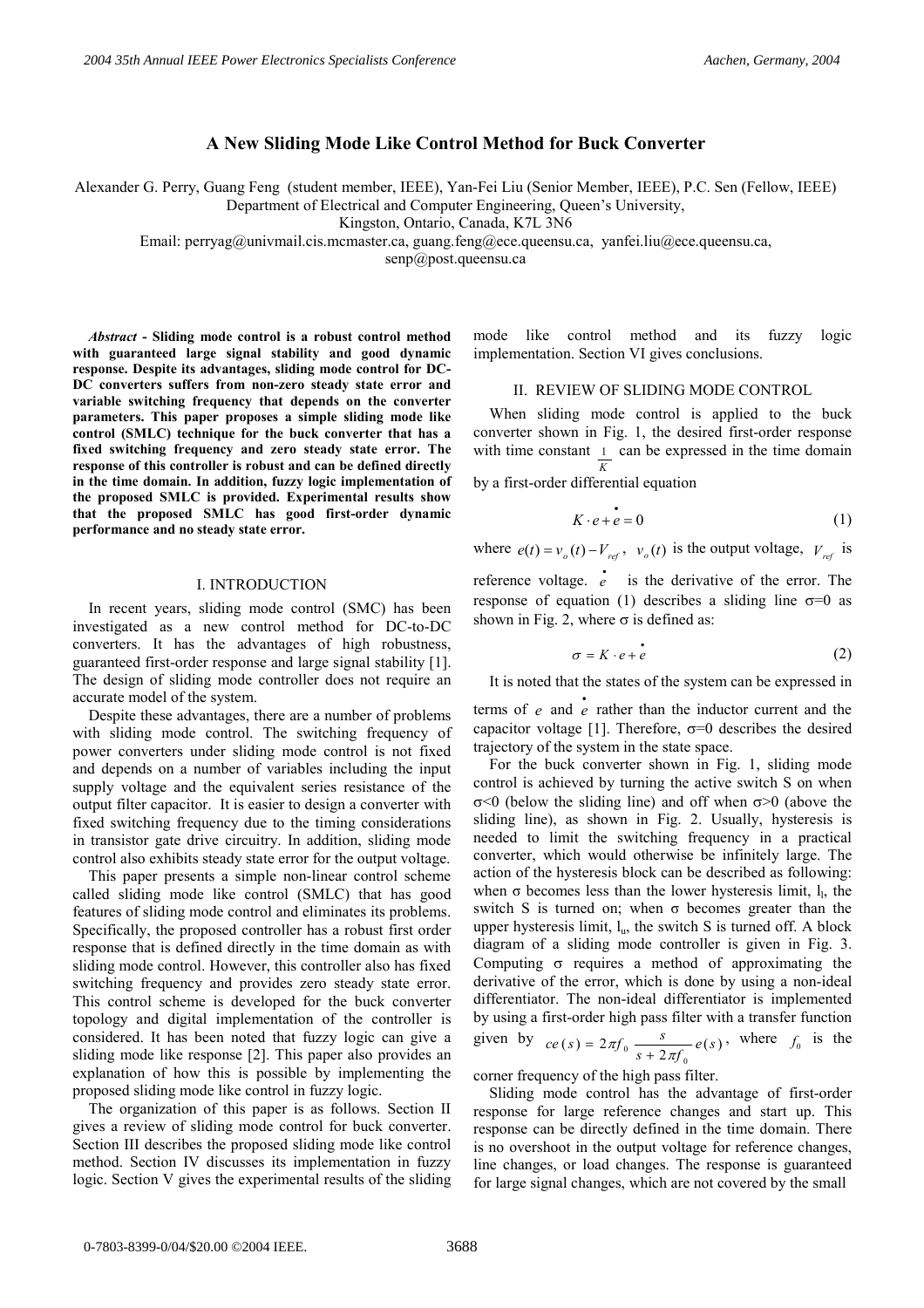

Fig. 2 Examples of phase plane trajectories for buck converter



Fig. 3 Block diagram of sliding mode controller

signal model. However, sliding mode control also has some undesirable traits: non-zero steady state error, and switching frequency depends on the capacitor ESR and the supply voltage.

#### III. THE PROPOSED SLIDING MODE LIKE CONTROL

In this paper, a new non-linear control scheme called sliding mode like control scheme is proposed (shown in Fig. 4). A voltage mode (direct duty ratio) digital control scheme is used, where the output voltage is sensed and sampled with period Ts. The duty cycle  $u(t)$  of the fixed switching frequency converter is altered by SMLC. The inputs to the controller are the error  $e(k)$  and the change of error  $\Delta e(k)$ , which is calculated by

$$
\Delta e(k) = e(k) - e(k-1) \tag{3}
$$

The output of the controller is the incremental change of the duty cycle  $\Delta u(k)$ . The incremental change of the duty cycle is then added to the previous value of the duty cycle  $u(k-1)$ ,

$$
u(k) = \Delta u(k) + u(k-1)
$$
 (4)

Equation (4) is a digital approximation for integration. Saturation in the integration path prevents integrator windup and limits the duty cycle between 0 and 1 (shown in Fig. 4). In Fig. 4, z is the Z-transform variable and  $z^{-1}$  represents the unit time delay.

In sliding mode control of buck converter, a sliding line is given to define the desired response. The switch is turned on below the sliding line and off above it. This forces the response of the converter to follow the sliding line. In sliding mode like control, the duty cycle is increased when the system operates below the sliding line and decreased when the system operates above the sliding line. Along the sliding line, the change of duty cycle is zero. The magnitude of the change in duty cycle is greater further from the sliding line, up to some limit. This limit is reached at the upper and lower boundary lines. Therefore, the response of the system is forced to follow the sliding line to give the desired dynamic response as with sliding mode control. This idea is illustrated in Fig. 5.

To clarify this concept, let us consider the points labelled A through H in Fig. 5. The changes of duty cycle at point A and point H are zero. Point A is a stable point because the rate of change of error is zero, while point H is not stable because the change of error is non-zero. Therefore, the system will move from point H eventually. For example, it is assumed that the maximum change of duty cycle is  $\pm 20\%$ . At points C and D, the changes of duty cycle are –20%. At points F and G, the changes of duty cycle are +20%. At point B, the change of duty cycle is –10%, and at point E, it  $is +10\%$ , since these points lie half way between the sliding line and boundary lines.

The sliding mode like control described above will now

be precisely defined. The rate of change of error *e* can be approximated as

$$
\dot{e} \approx \frac{e(k) - e(k-1)}{T_s} = \frac{\Delta e(k)}{T_s} \tag{5}
$$

The inputs to the sliding mode like control block in Fig. 4 are  $e'$  and  $\Delta e'$  (note that sample numbers will no longer be included in the notation; dependence on  $k$  is implicit). They are related to *e* and  $\Delta e$  by the gains  $G_1$  and  $G_2$  that serve to scale the inputs



Fig. 4 Block diagram of the proposed sliding mode like controller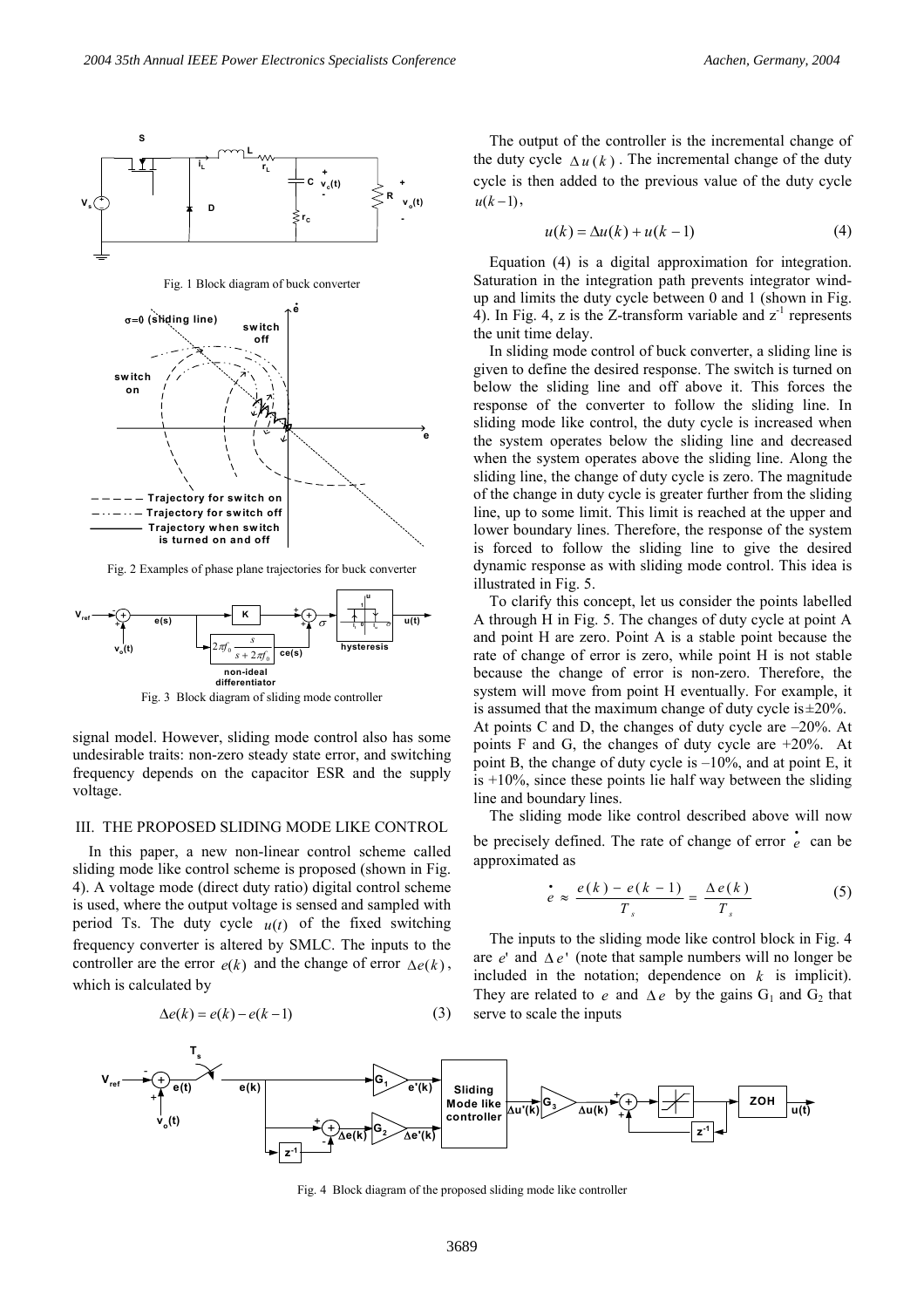$$
e' = G_1 \cdot e \tag{6}
$$

$$
\Delta e' = G_2 \cdot \Delta e \tag{7}
$$

This scaling is useful in the case where digital hardware used to implement the control algorithm has limits on the numerical range it can handle.

The output of the sliding mode like control block is the normalized change of duty cycle  $\Delta u'$ . It is scaled by  $G_3$  to give the actual change of duty cycle

$$
\Delta u = G_3 \cdot \Delta u' \tag{8}
$$

 The dynamic response is defined as a sliding line, which is the same as sliding mode control (shown in equation (1)).

In terms of the normalized inputs, the sliding line can be expressed as:

$$
\Delta e' + K' \cdot e' = 0 \tag{9}
$$

The relationship between  $K'$  and  $K'$  is found as

$$
K' = \frac{K \cdot T_s \cdot G_2}{G_1} \tag{10}
$$

where  $T<sub>s</sub>$  is the sampling time.

Refer to Fig. 6, a unit vector  $\vec{m}$  is defined to be parallel to the sliding line. The components of this vector  $\vec{m} = (m_1, m_2)$ are given by

$$
\bar{m} = (m_1, m_2) = \left(\frac{-1}{\sqrt{1 + K'^2}}, \frac{K'}{\sqrt{1 + K'^2}}\right) \tag{11}
$$

A normal  $\vec{n}$  to the sliding line is now determined by A hormal *n* to the shang line is now determined by rotating  $\vec{m}$  by -90°. By doing so, we can find:  $\vec{n} = (m_2, -m_1)$ . Let h<sub>0</sub> be the perpendicular distance between the sliding line and each of the upper and lower boundary lines. The perpendicular distance h from the sliding line to the point representing the controller input, can be calculated by using the projection of a vector be calculated by using the pro-

$$
h = m_2 \cdot e' - m_1 \cdot \Delta e'
$$
 (12)

The controller output (the normalized change of duty cycle) is determined by

$$
if \quad h > h_0 \quad then \quad \Delta u' = -1
$$
  

$$
if \quad h < -h_0 \quad then \quad \Delta u' = 1
$$
  

$$
if \quad -h_0 < h < h_0 \quad then \quad \Delta u' = -\frac{h}{h_0}
$$
 (13)

It should be noted that for small signals that do not cause saturation in the output integration path (refer to Fig. 4) and that are applied when the system is in the steady state (i.e. when the controller inputs are very close to the zero error and zero change of error values), the controller is essentially a digital PI controller. In this case, the small signal model of buck converter [3,4] can be used to assess the small signal stability of the control loop. The following analysis will

reveal the relationship between the controller parameters, switching frequency, and stability.

It is assumed that the applied signals are small enough such that  $-h_0 \le h \le h_0$  and the saturation block in the output integrator does not reach its saturation limits. In this case,

$$
\Delta u = -\frac{m_2 \cdot G_1 \cdot G_3}{h_0} e + \frac{m_1 \cdot G_2 \cdot G_3}{h_0} \Delta e \tag{14}
$$

It is noted that the transfer function for a digital PI controller is in the form

$$
\frac{U(z)}{E(z)} = \frac{m \cdot z + n}{z - 1} \tag{15}
$$

where m and n are parameters. This transfer function can be written in the time domain as

$$
u(k) = (m+n)e(k) - n(e(k) - e(k-1)) + u(k-1)(16)
$$

Therefore,

$$
\Delta u(k) = (m+n) \cdot e(k) - n \cdot \Delta e(k) \tag{17}
$$

By comparing equations (14) and (17), we can see that



Fig. 5 Basic idea for sliding mode like control



Fig. 6 Illustration of control scheme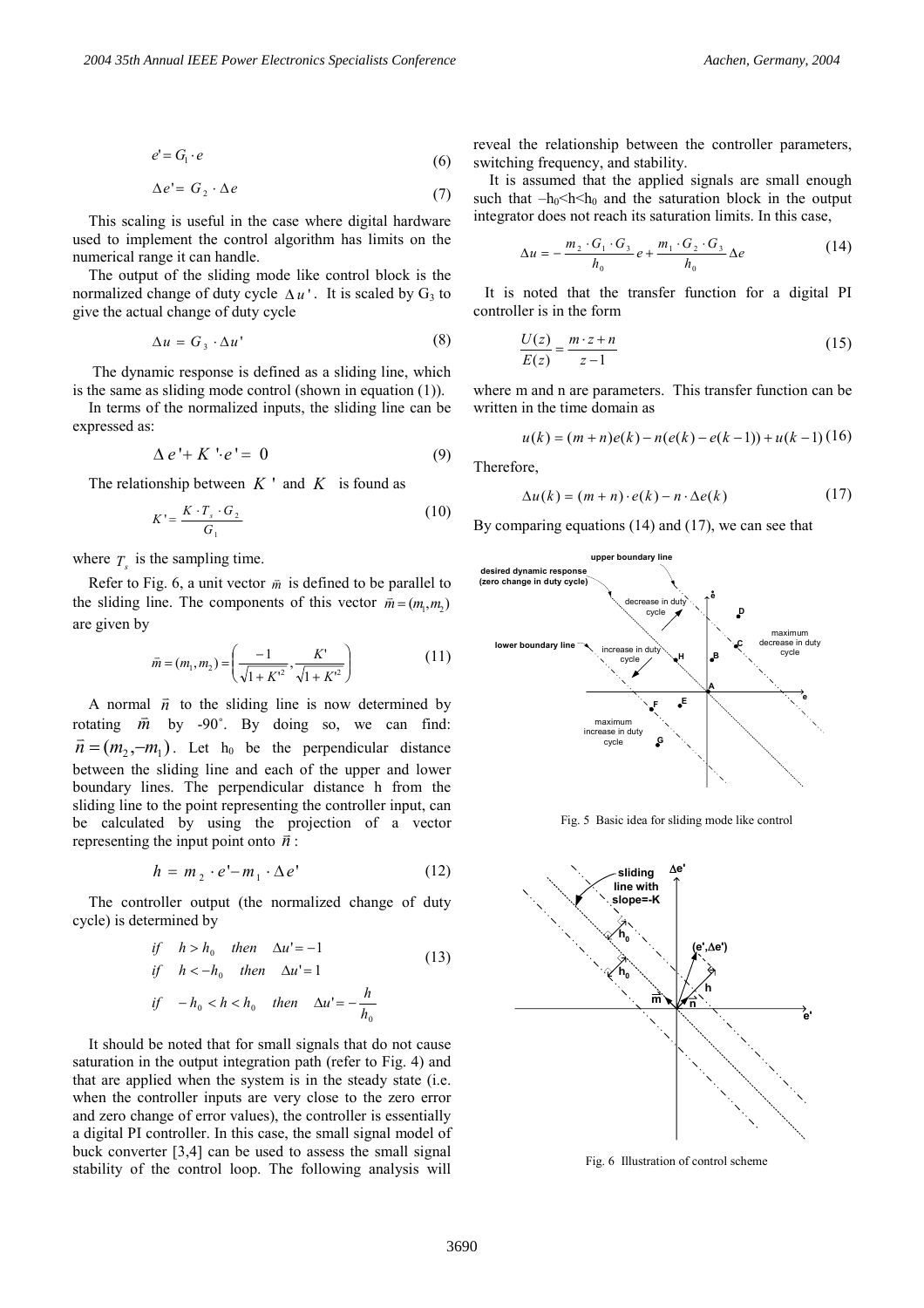$$
m + n = -\frac{m_2 \cdot G_1 \cdot G_3}{h_0} \tag{18}
$$

$$
-n = \frac{m_1 \cdot G_2 \cdot G_3}{h_0} \tag{19}
$$

Therefore, the controller gain is  $\frac{G_3}{h_0}(-m_2 \cdot G_1 + m_1 \cdot G_2)$  $\frac{G_3}{h_0}$   $\left(-m_2 \cdot G_1 + m_1 \cdot G_2\right)$  $\frac{G_3}{(m \cdot G + m \cdot G)}$  and

the location of the controller zero  $z_0$  in the z-domain is

$$
z_0 = \frac{m_1 \cdot G_2}{-m_2 \cdot G_1 + m_1 \cdot G_2} \tag{20}
$$

By substituting (10), (11) into (20), the controller zero can be expressed as

$$
z_0 = \frac{1}{1 + K \cdot T_s} \tag{21}
$$

This means that the sampling frequency, desired dynamic response and controller zero are coupled. There are constraints on appropriate values of the sampling/switching frequency and desired dynamic response to maintain small signal stability.

### IV. FUZZY LOGIC IMPLEMENTATION OF SLIDING MODE LIKE CONTROL

The control scheme of section III can be implemented in fuzzy logic to give a fuzzy logic controller (FLC) that has sliding mode like characteristics. To do this, the sliding mode like control block in Fig. 4 is replaced by a two-input, single-output FLC. It is noted that a two-input, single-output relation with a one-to-one mapping of input pairs to the output can be visualized as a surface in a three dimensional space. By placing certain constraints on the membership functions and inference mechanism of the FLC, two important properties can be realized that allow the sliding mode like controller described in section III to be transferred to the FLC [5]. These two important properties of the fuzzy controller are:

Property 1: Each rule gives the controller output when the inputs to the controller have full membership to the fuzzy sets in the antecedent of that rule. The controller output in this case is equal to the consequent of the rule. If the input-output relationship of the controller is visualized as a control surface, this means that each rule will define a specific point on the control surface.

Property 2: If the consequent of each of the four active rules lie in a plane on the control surface, then all points calculated by the fuzzy controller using these rules will lie in that plane.

The necessary constraints on the fuzzy controller to realize these properties are as follows. The input membership functions are triangular except for the left most and right most membership function (illustrated in Fig. 7). The variable  $x$  in Fig. 7 is a generic variable;  $x$  could represent the error  $e$  or the change of error  $\Delta e$ . The membership functions are arranged so that at most two have non-zero membership (are active) for any value of the input and are not necessarily evenly distributed as they are shown in Fig. 7. Furthermore, the sum of the membership for all active fuzzy sets on each input is exactly one.

With this description of the membership functions, if  $x_1 < x < x_2$ , membership can be calculated as:

$$
\mu_{A_{k+1}}(x) = \frac{x - x_k}{x_{k+1} - x_k} \tag{22}
$$

$$
\mu_{Ak}(x) = 1 - \frac{x - x_k}{x_{k+1} - x_k} = 1 - \mu_{Ak+1}(x)
$$
\n(23)

where  $\mu_{A_k}$  is the membership of *x* to  $A_k$ ,  $\mu_{A_{k+1}}$  is the membership of *x* to  $A_{k+1}$ ,  $x_k$  is the point where *x* has full membership to  $A_k$ , and  $x_{k+1}$  is the point where x has full membership to  $A_{k+1}$ . There are two exceptions where equations (22) and (23) cannot be used to calculate membership. If  $x < x_1$ , then  $\mu_{A1}(x) = 1$  and membership is zero for all other fuzzy sets. If  $x > x_n$ , then  $\mu_{An}(x) = 1$  and membership is zero for all other fuzzy sets.

The proposed fuzzy controller is defined to be a Sugenotype fuzzy logic controller. This means the output membership functions are singletons (crisp values).

This fuzzy controller has rules of the form "If *e*' is *Ak* and  $\Delta e'$  is  $B_k$ , then  $\Delta u' = \Delta u'_{Ak}$ , where  $A_k$  and  $B_k$  are fuzzy sets on the error and change of error inputs respectively. The "and" operation in the rule antecedent is performed by multiplication. Active rules are combined by the "or" operation, which is accomplished by addition. For example,  $(e', \Delta e')$  is the input to the controller, where  $e'$ belongs to  $A_k$  and  $A_{k+1}$ ,  $\Delta e^i$  belongs to  $B_k$  and  $B_{k+1}$ . Because for each input at most two fuzzy sets have non-zero membership, at most four rules are activated. These rules are:

- (1) If *e*' is  $A_k$  and  $\Delta e'$  is  $B_k$ , then  $\Delta u' = \Delta u'_{A k B k}$ .
- (2) If *e*' is  $A_{k+1}$  and  $\Delta e'$  is  $B_k$ , then  $\Delta u' = \Delta u'_{Ak+1Bk}$ ;
- (3) If *e*' is  $A_k$  and  $\Delta e'$  is  $B_{k+1}$  then  $\Delta u' = \Delta u'_{A k B k+1}$ ;
- (4) If *e*' is  $A_{k+1}$  and  $\Delta e'$  is  $B_{k+1}$  then  $\Delta u' = \Delta u'_{Ak+1Bk+1}$ .

The output of this FLC is the weighted sum of all the activated rules and is given by

$$
\Delta u' = (\mu_{Ak} \cdot \mu_{Bk}) \cdot \Delta u'_{AkBk} + (\mu_{Ak+1} \cdot \mu_{Bk}) \cdot \Delta u'_{Ak+1Bk} + (\mu_{Ak} \cdot \mu_{Bk+1}) \cdot \Delta u'_{AkBk+1} + (\mu_{Ak+1} \cdot \mu_{Bk+1}) \cdot \Delta u'_{Ak+1Bk+1}
$$
(24)

The sliding mode like controller described in section III can be transferred to this FLC by applying property 1. It should be noted that the input-output relationship of the FLC



Fig. 7 Input membership function of the proposed fuzzy logic controller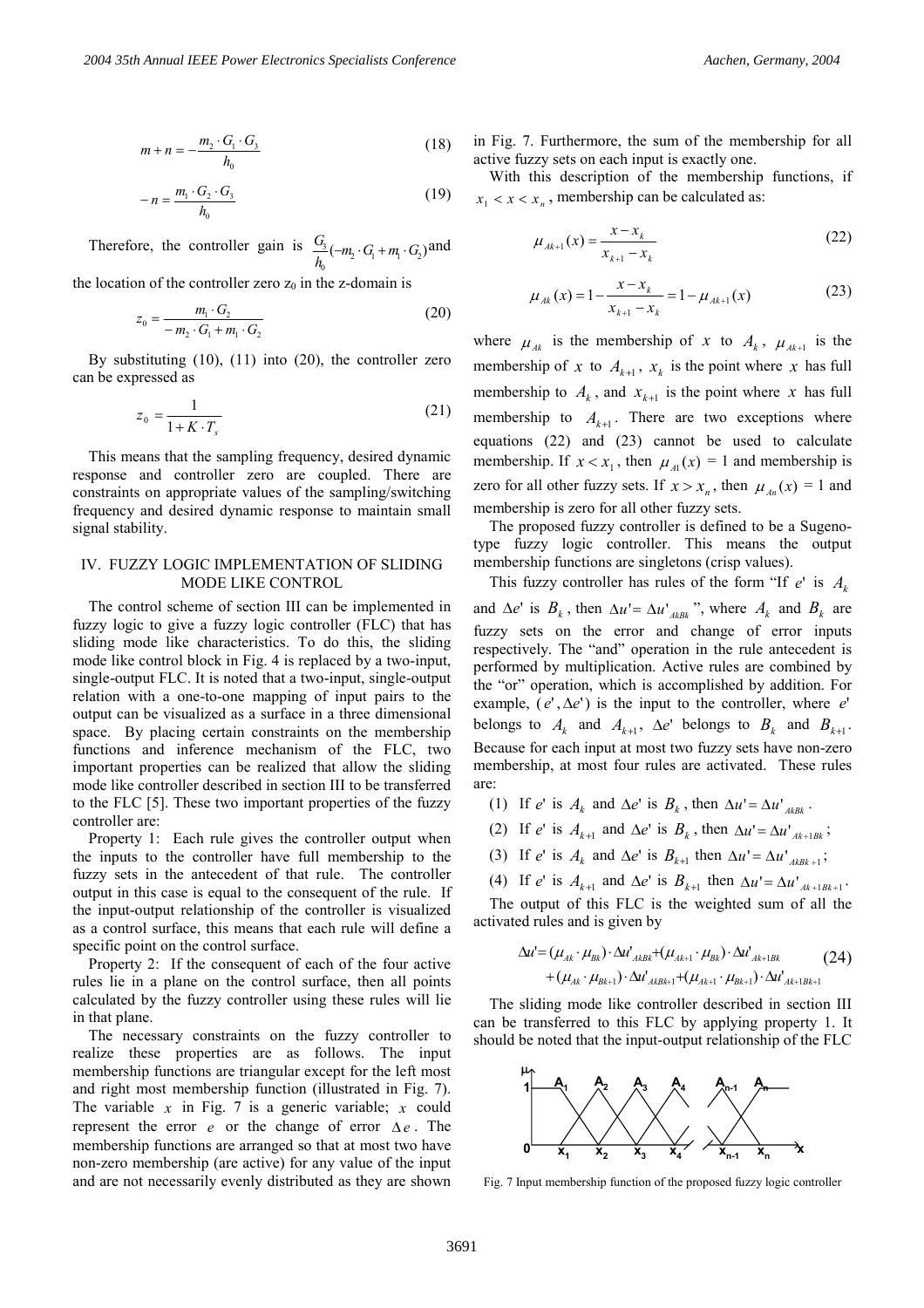may not be exactly the same as the original. It will only be the same at the points defined by the rules. However, if enough rules (and hence input membership functions) are used and are properly distributed, the relationships can be similar enough. Therefore, the proposed FLC can provide nearly the same control of SMLC. This means that the number and distribution of membership function must be chosen carefully. Rules are initialized by setting the rule consequent equal to the result of the control relation given in equations (12) and (13), where the inputs  $e'$  and  $\Delta e'$  have full membership to the fuzzy sets in the rule antecedent (full membership only happens at one point for triangular membership functions). For the membership functions at the extremes, the point where unity membership occurs first is used. For example, it is supposed that the membership to  $A_k$  is equal to 1 at  $e_k$ <sup>*, and the membership of*  $B_k$  *is equal*</sup> to 1 at  $\Delta e_k$ <sup>'</sup>. It is noted that the subscript *k* is used to be a specific number. Thus,  $e_k$ <sup>'</sup>,  $\Delta e_k$ <sup>'</sup>, and  $\Delta u_k$ <sup>'</sup> are actual numbers. The value of  $h$  calculated in (12) and (13) is used to find the value of  $\Delta u_k$ . For the rule "If *e*' is  $A_k$  and  $\Delta e'$  is  $B_k$  then  $\Delta u' = \Delta u'_{ABk}$  *i*, the value of  $\Delta u'$  is set to be  $\Delta u$   $\cdot$ 

## V. EXPERIMENTAL RESULTS

A Buck converter with the proposed sliding mode like controller and its fuzzy implementation was built to verify the proposed methods. An FPGA (200K gates) was used to implement the sliding mode like controller and fuzzy logic controller. The PWM signal is calculated and generated by the control algorithms inside FPGA. The parameters of Buck converter are listed as following: input voltage  $V_{in}$  = 5*V*, output voltage  $V_o$  = 2.5*V*, rated power = 25 W,  $L = 1uH$ ,  $C = 220uF$ ,  $ESR = 1m\Omega$ ,  $R_L = 2m\Omega$ , where ESR is the equivalent series resistor of the output capacitor and *RL* is the winding resistor of the inductor. The switching/sampling frequency is 400Khz.

Fig. 8-10 shows the dynamic response of proposed sliding mode like controller and its fuzzy logic implementation under input voltage change, load variation and step reference change. From the experimental results, it is shown that the proposed SMLC and its fuzzy logic implementation have no steady state error. There is no overshoot in the output voltage during the transient time. Good first order dynamic response is achieved.

#### VI. CONCLUSIONS

This paper has proposed a digital sliding mode like controller and its fuzzy logic implementation for the buck converter. The proposed control scheme has the fixed switching frequency and provides zero steady state error. Furthermore, this controller also gives a robust first-order response that is defined directly in the time domain as with sliding mode controller. Experimental results show that the proposed SMLC and its fuzzy implementation have good steady state and dynamic response. All these benefits

indicate that such schemes can be an attractive alternative to the classic controller in power converter applications where high dynamic performance is preferred.



Fig. 9 Output voltage response to load current change from 5A to 10A (X axis: 400us/div, Y axis: 100mv/div)